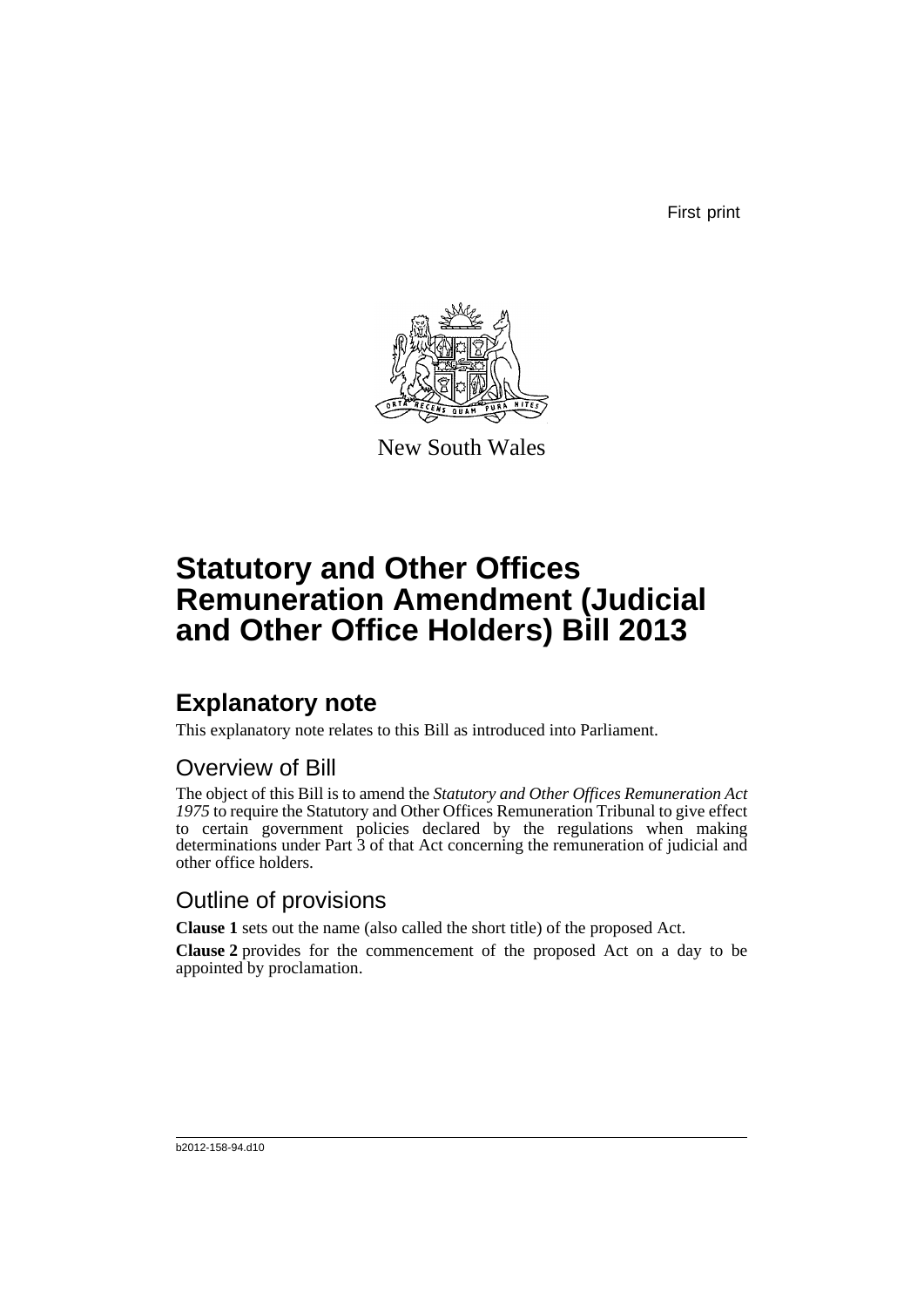Statutory and Other Offices Remuneration Amendment (Judicial and Other Office Holders) Bill 2013

Explanatory note

## **Schedule 1 Amendment of Statutory and Other Offices Remuneration Act 1975 (1976 No 4)**

**Schedule 1 [1]** confines the operation of section 6AA of the Act to the determination of the remuneration packages for chief executive and senior executive office holders.

**Schedule 1 [2]** inserts proposed section 6AB into the Act. The proposed section requires the Statutory and Other Offices Remuneration Tribunal, when making determinations under Part 3 of the Act, to give effect to any policy concerning the remuneration of office holders:

- (a) that is declared by the regulations to be an aspect of government policy that is required to be given effect to by the Tribunal, and
- (b) that applies to the matter to which the determination relates.

The office holders to which Part 3 of the Act applies include judicial officers.

**Schedule 1 [3]** enables the Governor to make regulations of a savings or transitional nature consequent on the enactment of an amending Act (including the proposed Act).

**Schedule 1 [4]** provides that section 5 of the *Subordinate Legislation Act 1989* is taken not to apply to the first principal regulation made under the *Statutory and Other Offices Remuneration Act 1975* after the commencement of the proposed Act.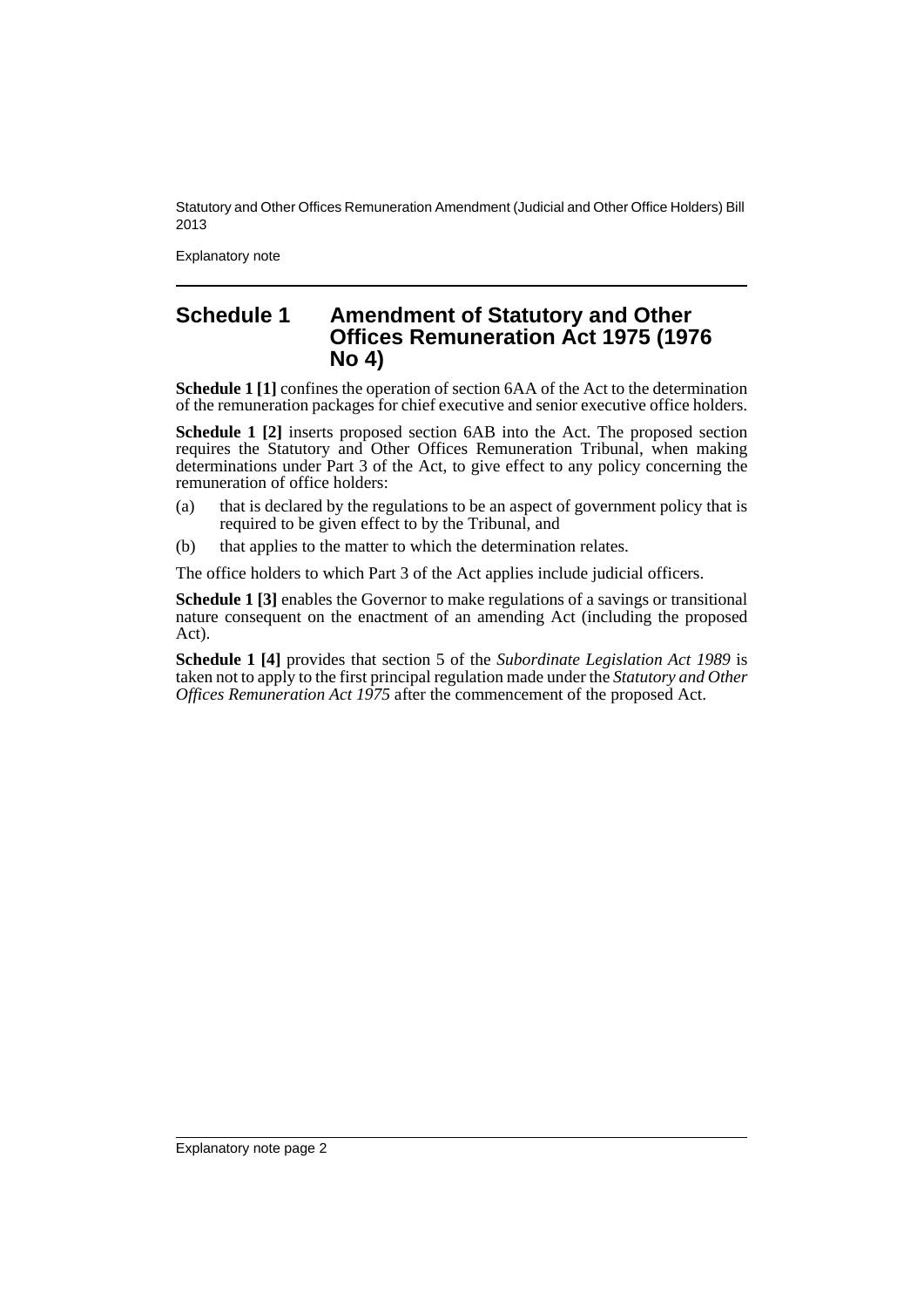First print



New South Wales

# **Statutory and Other Offices Remuneration Amendment (Judicial and Other Office Holders) Bill 2013**

## **Contents**

|            |                                                                               | Page |
|------------|-------------------------------------------------------------------------------|------|
| 1.         | Name of Act                                                                   |      |
|            | 2 Commencement                                                                |      |
| Schedule 1 | Amendment of Statutory and Other Offices Remuneration<br>Act 1975 (1976 No 4) |      |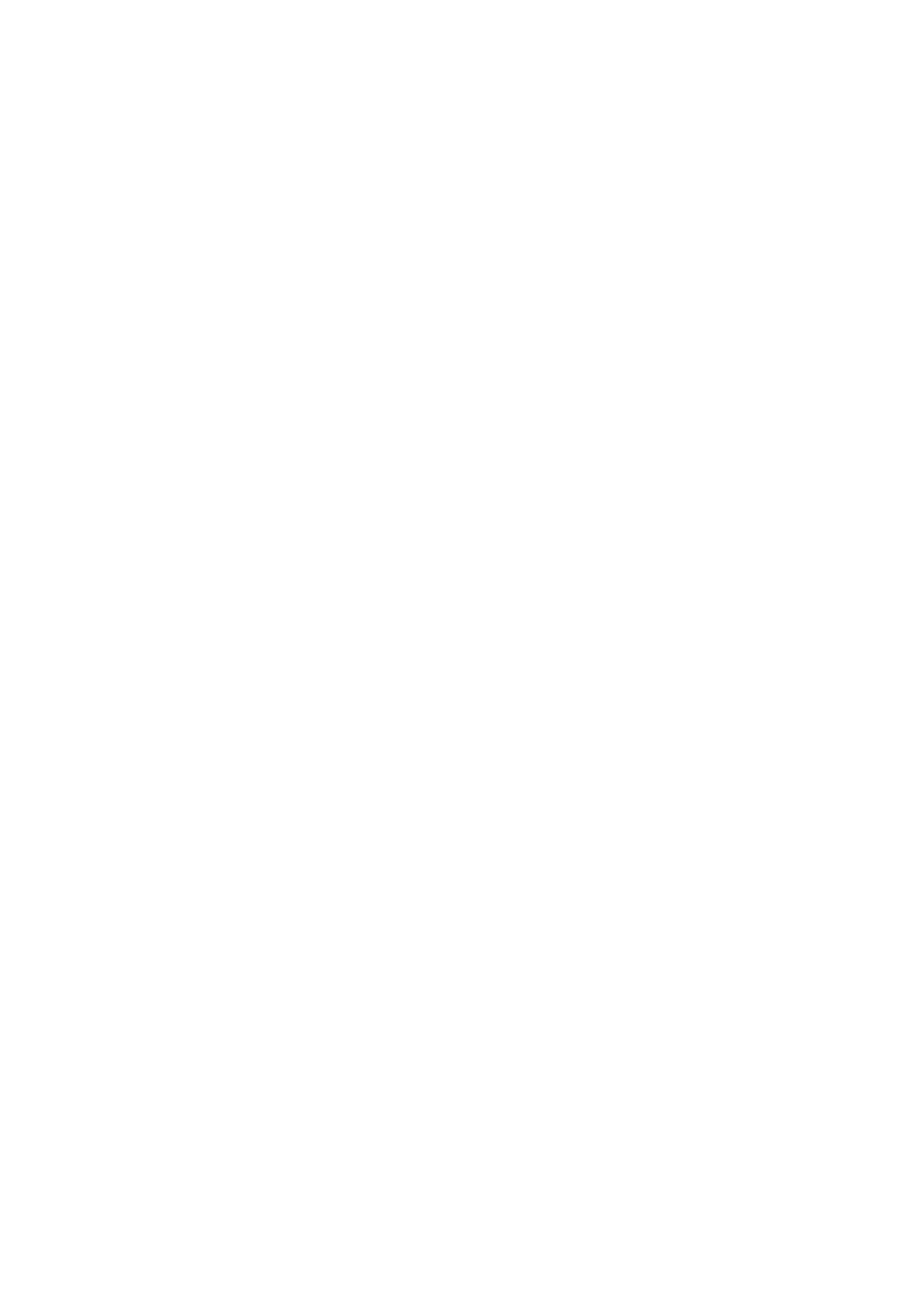

New South Wales

# **Statutory and Other Offices Remuneration Amendment (Judicial and Other Office Holders) Bill 2013**

No , 2013

## **A Bill for**

An Act to amend the *Statutory and Other Offices Remuneration Act 1975* to require the Statutory and Other Offices Remuneration Tribunal to give effect to certain government policies in making determinations under Part 3 of that Act concerning the remuneration of judicial and other office holders.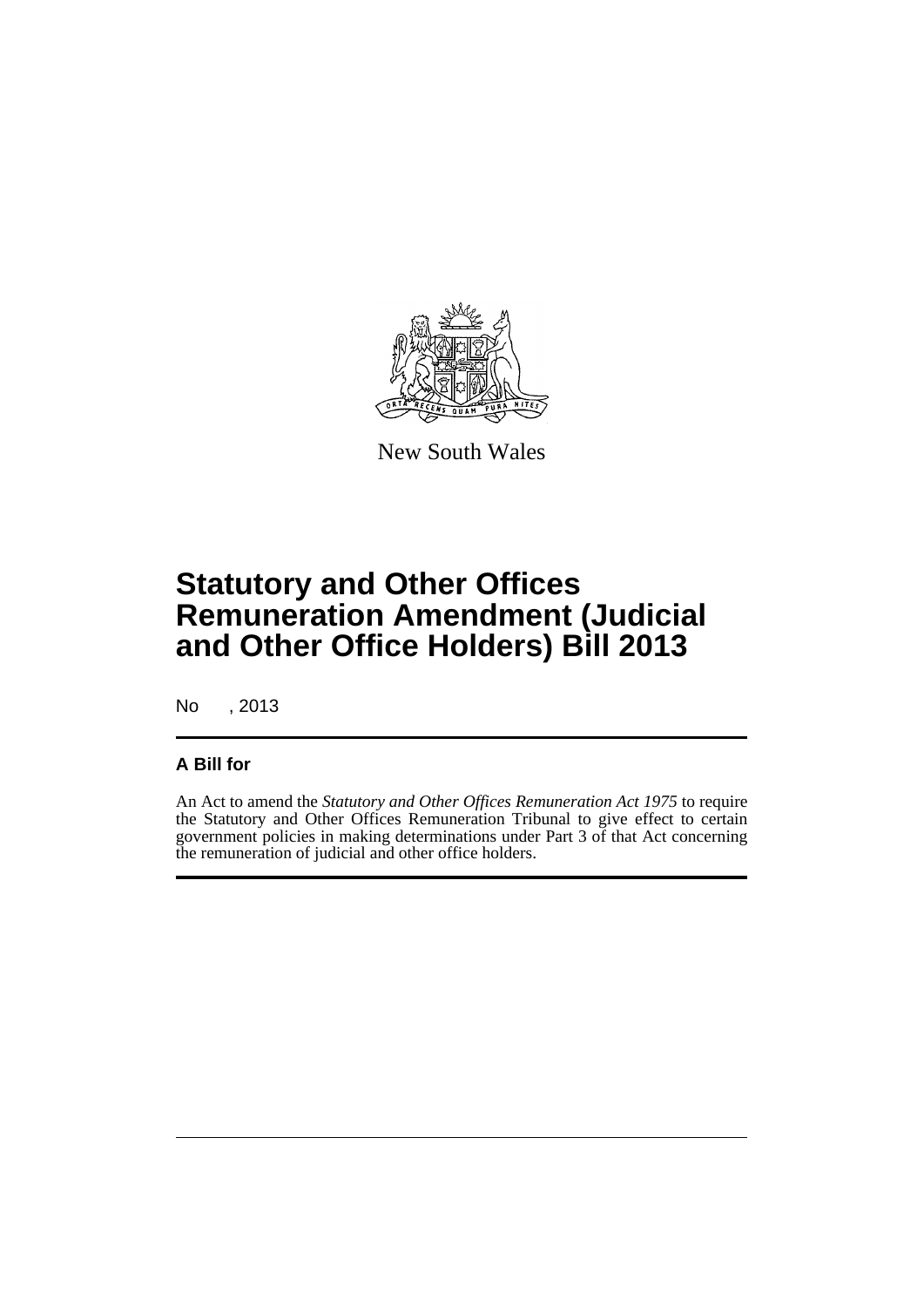#### Statutory and Other Offices Remuneration Amendment (Judicial and Other Clause 1 Office Holders) Bill 2013

<span id="page-5-1"></span><span id="page-5-0"></span>

| The Legislature of New South Wales enacts:                                                                                 |                     |
|----------------------------------------------------------------------------------------------------------------------------|---------------------|
| Name of Act                                                                                                                | 2                   |
| This Act is the <i>Statutory and Other Offices Remuneration Amendment</i><br>(Judicial and Other Office Holders) Act 2013. | 3<br>$\overline{4}$ |
| <b>Commencement</b>                                                                                                        |                     |
| This Act commences on a day to be appointed by proclamation.                                                               | 6                   |
|                                                                                                                            |                     |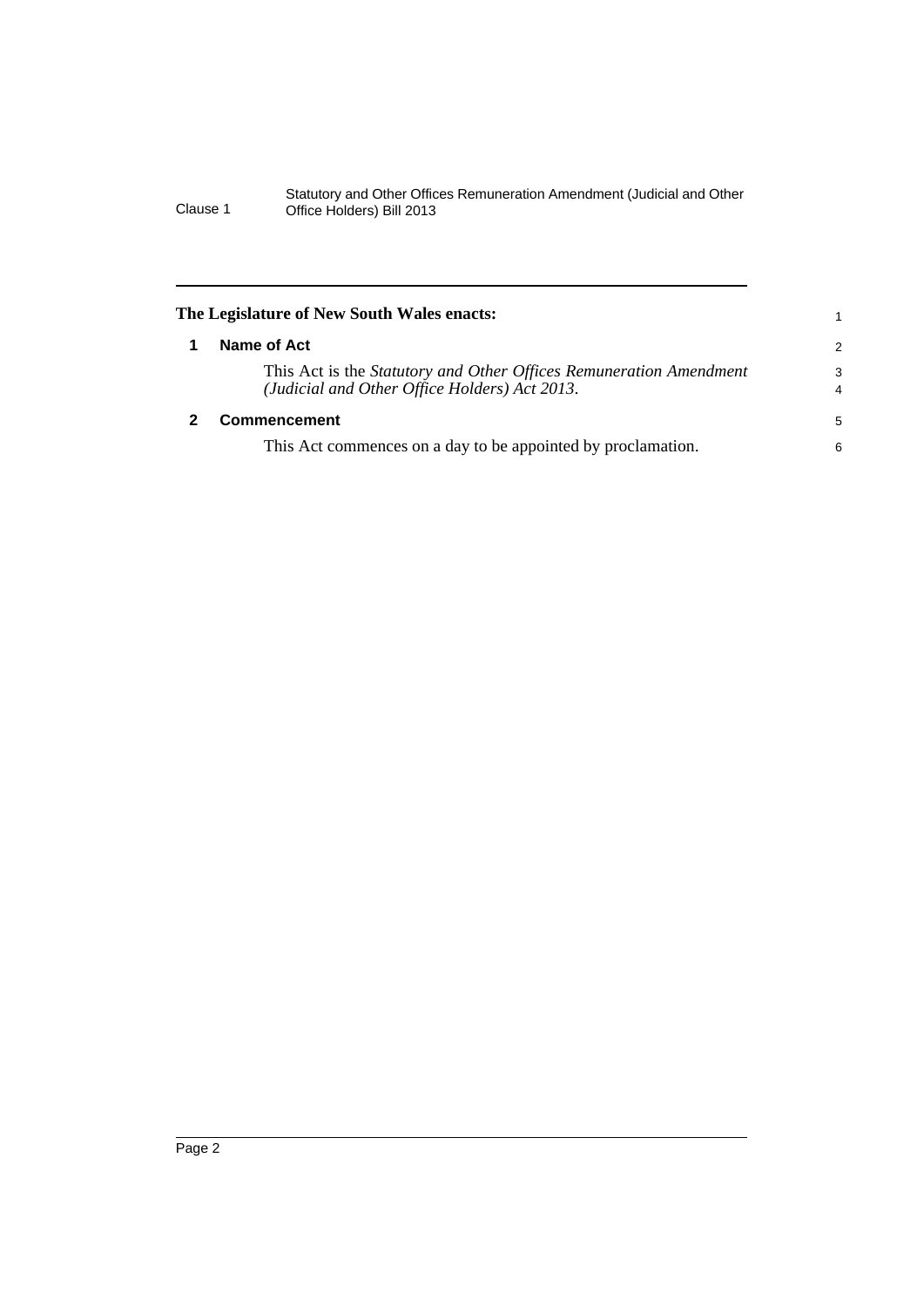Statutory and Other Offices Remuneration Amendment (Judicial and Other Office Holders) Bill 2013

Amendment of Statutory and Other Offices Remuneration Act 1975 (1976 No 4) Schedule 1

## <span id="page-6-0"></span>**Schedule 1 Amendment of Statutory and Other Offices Remuneration Act 1975 (1976 No 4)**

1  $\overline{2}$ 3

#### **[1] Section 6AA Tribunal to give effect to declared government policy on remuneration of chief executive and senior executive office holders**

Omit section 6AA (1). Insert instead:

(1) This section applies to the determination under Part 3A (Remuneration packages for chief executive and senior executive office holders) of any alteration in the remuneration packages for executive office holders within the meaning of that Part.

### **[2] Section 6AB**

Insert after section 6AA:

#### **6AB Tribunal to give effect to declared government policy on remuneration of office holders under Part 3**

- (1) This section applies to the determination under Part 3 (Remuneration of office holders (other than chief executive or senior executive office holders)) of any alteration in the remuneration to be paid to office holders within the meaning of that Part.
- (2) The Tribunal must, when making a determination to which this section applies, give effect to any policy concerning the remuneration of office holders:
	- (a) that is declared by the regulations to be an aspect of government policy that is required to be given effect to by the Tribunal, and
	- (b) that applies to the matter to which the determination relates.
- (3) Any such regulation may declare a policy by setting out the policy in the regulation or by adopting a policy set out in a relevant document referred to in the regulation.
- (4) This section extends to any inquiries that are pending in the Tribunal on the commencement of this section. A regulation made under this section extends to any inquiries that are pending in the Tribunal on the commencement of the regulation, unless the regulation otherwise provides.